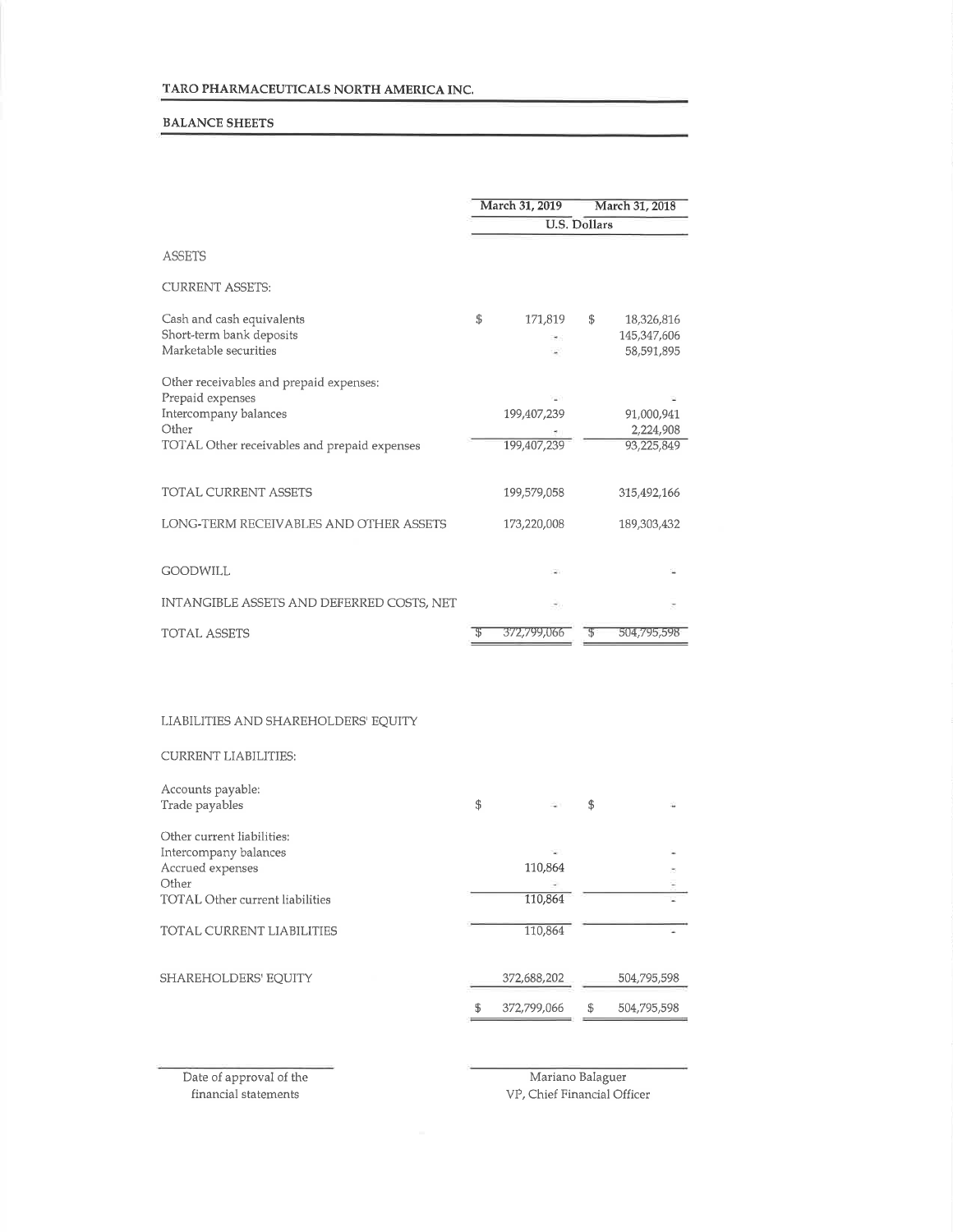### TARO PHARMACEUTICALS NORTH AMERICA INC.

### STATEMENTS OF INCOME

|                                                         | For the year<br>Ended | For the year<br>Ended |                                       | For the year<br><b>Ended</b> |                |
|---------------------------------------------------------|-----------------------|-----------------------|---------------------------------------|------------------------------|----------------|
|                                                         | March 31, 2019        |                       | March 31, 2018<br><b>U.S. Dollars</b> |                              | March 31, 2017 |
|                                                         |                       |                       |                                       |                              |                |
| Sales                                                   | \$                    | \$                    |                                       | \$                           | 78,615,499     |
| Cost of sales                                           |                       |                       |                                       |                              | 21,051,304     |
| Gross profit                                            |                       |                       |                                       |                              | 57,564,195     |
| Research and development                                |                       |                       |                                       |                              | 25,499,023     |
| Selling and marketing expenses                          |                       |                       |                                       |                              | 1,029,215      |
| General and administrative expenses                     | 340,905               |                       |                                       |                              | 1,055,368      |
| Operating income                                        | (340, 905)            |                       |                                       |                              | 29,980,590     |
| Financing income (expenses), net                        | 1,156,993             |                       | 3,872,723                             |                              | 3,294,176      |
| Other income (expense)                                  | (8,348,412)           |                       | 181,483,121                           |                              | 8,500,000      |
| Income before taxes on income                           | (7, 532, 325)         |                       | 185, 355, 844                         |                              | 41,774,766     |
| Taxes on income                                         |                       |                       |                                       |                              |                |
| Net income for the period before subsidiaries and divid | (7,532,325)           |                       | 185, 355, 844                         |                              | 41,774,766     |
| Dividend income, net                                    |                       |                       |                                       |                              |                |
| Subsidiaries                                            |                       |                       |                                       |                              |                |
| Net income for the period                               | (7,532,325)           | \$                    | 185,355,844                           | \$                           | 41,774,766     |
|                                                         |                       |                       |                                       |                              |                |